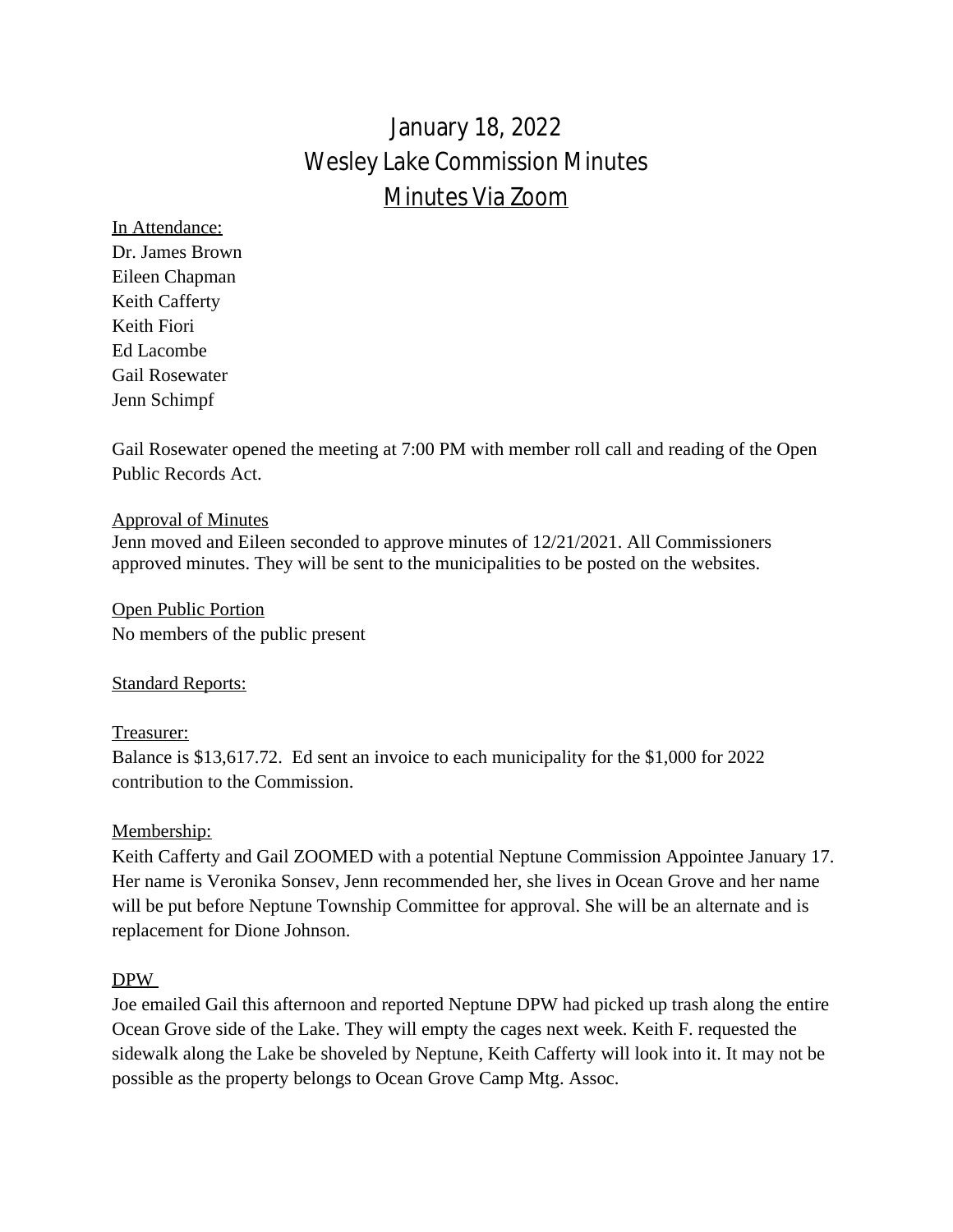Gail mentioned that only half of the sidewalk along the Asbury Park side was shoveled during the last storm. Eileen said to let her know next time only half is shoveled.

Gail will email Robert to ask him where the contracts for REJEXIT and Pond Weed are and per Keith F. request that trash be picked up along the Lake that has gotten caught in the bushes, etc.

# Old Business

# Geese Control:

Eileen said that a new company for 2022 is going to be contracted with for Geese Management. It will start after the Council approves it on January 26. Gail expressed concern that there is already a lot of geese on the Lake since the last contract ended December 31. Eileen will talk to the City Manager to see if the vendor and start earlier. For issues with this we are to text Robert, who will be the single contact with the Vendor. The new company will come daily but we do not know if that is once or twice a day, like the old company did (twice). The Commission requested a monthly report of nest/egg destruction.

The amber lights were moved by the wind but are still working. Ed will ask Neptune Marina to resecure.

# 319 H Grant

Islands have relocated a as result of high winds under eastern footbridge. They will be moved back as well as get maintenance in spring. The rain gardens for Ocean Grove are close to being send out to bid.

# Pond Weed:

Black Lagoon will continue as the Pond Weed treatment company. Gail will email Robert to find out where contract is.

# **Water Quality**

Gail wrote a letter to NJDEP to have on the record our concern about the oil sheen. Jason and the Commission reviewed letter first. Letter asks that NJDEP look into where the oil sheens may be coming from. Ed moved and Keith F seconded to send the letter. All approved. Keith Cafferty abstained.

New Business

Participatory Budget